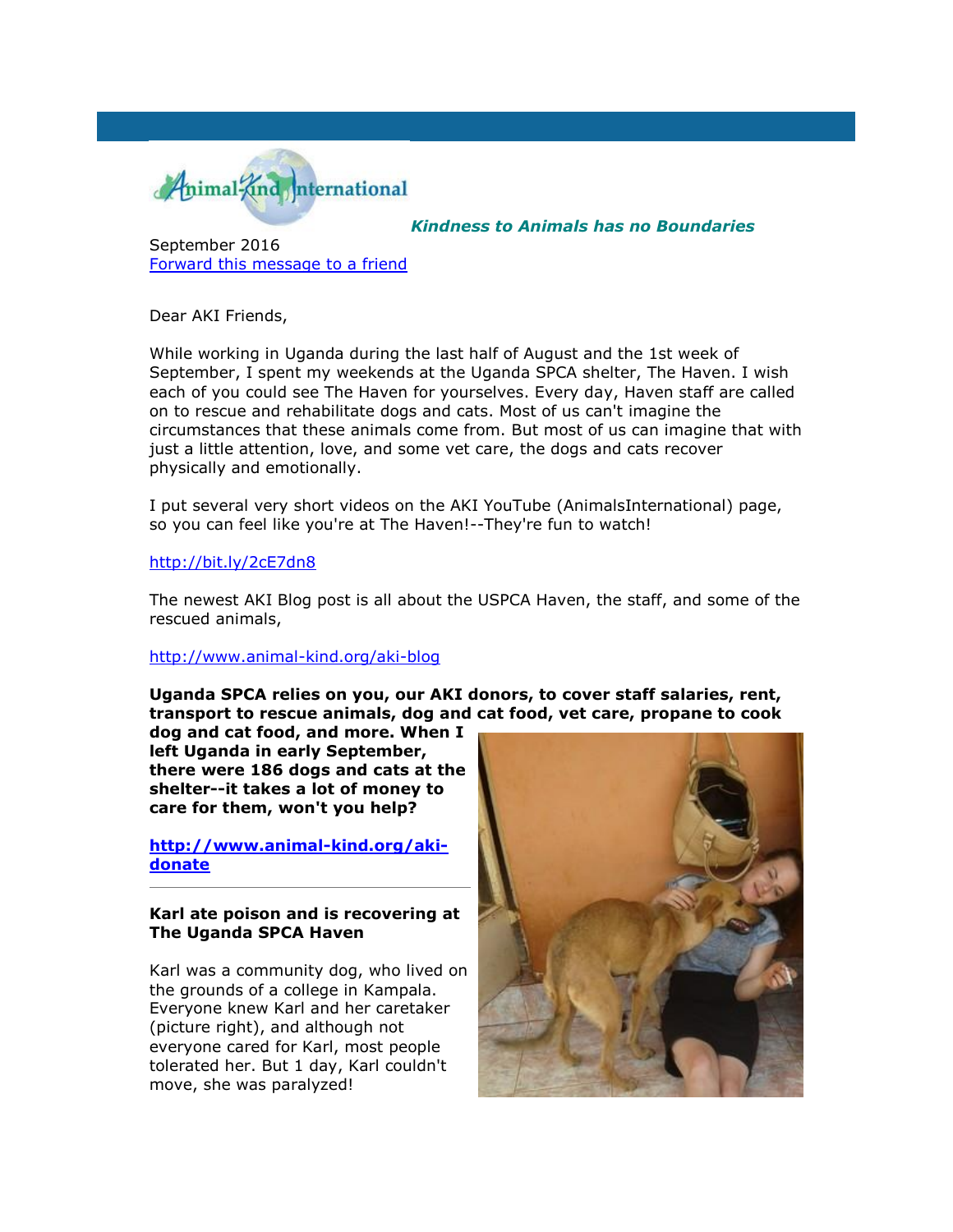The USPCA was called to the rescue. They brought Karl to The Haven, where Dr. Alex examined her and determined she had eaten poison, which caused the paralysis.

Everyone was sure that no one at the college would have done this. Even so, the USPCA and her caretaker decided it was best to let her recover at The Haven.

This story has 2 happy endings: Karl can walk again, and her caretaker is going to adopt her!

## **Most of the cats have been rescued from places where it's just not safe to be a cat.**

But they're now safe at The Haven's cattery, where they have toys, boxes to hide in, good food, and where they get [lots of love!](http://hosted.verticalresponse.com/585333/3e200f9900/284351439/f33df9aebc/) 

# **It takes a lot of food to feed the 180 dogs at the Save the Animals-Armenia shelter!**

This is just one day of food for the shelter dogs!

SA-Armenia is another AKI partner organization/shelter that I'm proud to call a partner. But this time of year, as it starts to get cold in Armenia, we're always hoping to get additional donations to help Nune feed the shelter's 180 dogs.

Cost for 1 month of food: about US\$1000! But every little bit helps ensure that the SAA dogs, many of whom are now old and in need of good nutrition, get a healthy meal every day.

[http://www.animal-kind.org/aki-armenia](http://cts.vresp.com/c/?AnimalKindInternatio/3e200f9900/f33df9aebc/4f7eb8abf2)

Thank you!

The Uganda SPCA Haven, the only animal shelter in Uganda, is at capacity. But if



the USPCA turns a dog or cat away....where would the animal go? There is no other place for an unwanted, abandoned, injured animal.